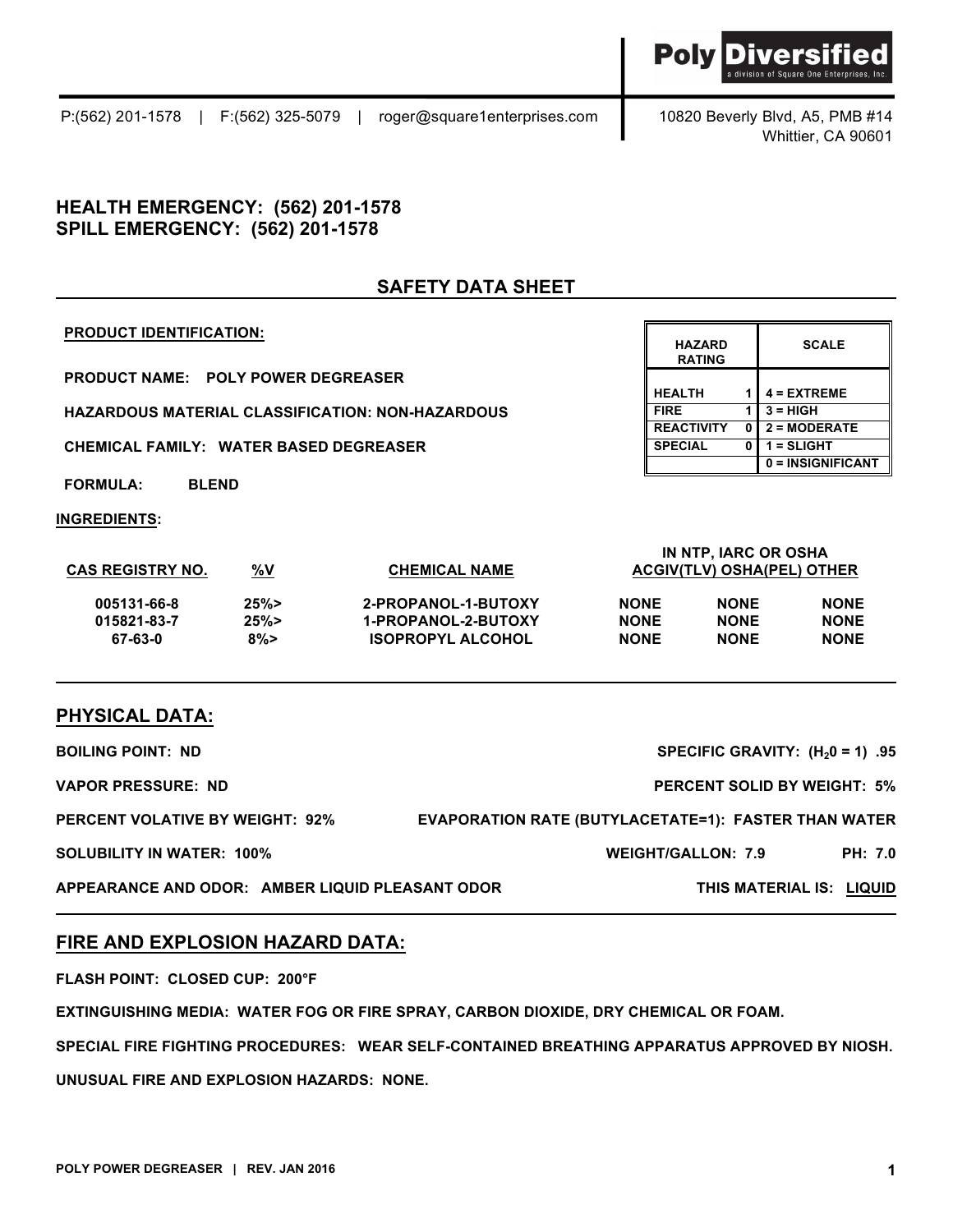

Whittier, CA 90601

## **HEALTH AND HAZARD DATA:**

**EFFECTS OF OVER EXPOSURE (FOR EACH POTENTIAL ROUTE OF EXPOSURE):**

**INHALED: NOT DETERMINED. AVOID INHALATION OF PRODUCT MIST. MAY CAUSE RESPIRATORY IRRITATION.**

**SKIN: MODERATE DERMAL IRRITANT.**

**EYES: MODERATE EYE IRRITANT.**

**SWALLOWED: HARMFUL IF SWALLOWED**

### **HEALTH EFFECTS OR RISKS FROM EXPOSURE:**

**ACUTE:NO EVIDENCE OF ADVERSE EFFECTS.**

**CHRONIC: NO EVIDENCE OF ADVERSE EFFECTS.**

### **RECOMMENDED FIRST AID PROCEDURES:**

**SKIN CONTACT: IMMEDIATELY FLUSH SKIN WITH PLENTY OF WATER FOR AT LEAST 15 MIN. REMOVE AND WASH CONTAMINATED CLOTHING BEFORE REUSE.**

**EYE CONTACT: FLUSH EYES WITH PLENTY OF WATER FOR AT LEAST 15 MIN. CALL A PHYSICIAN.**

**INHALATION: MOVE TO WELL VENTILATED AREA.**

**SWALLOWED: DRINK PROMPTLY A LARGE QUANTITY OF MILK, EGG WHITES, GELATIN SOLUTION, OR IF THESE ARE NOT AVAILABLE, DRINK LARGE QUANTITIES OF WATER. CALL A PHYSICIAN IMMDEDIATELY.**

#### **REACTIVITY DATA:**

**STABILITY: STABLE**

**CONDITIONS TO AVOID: NONE** 

**INCOMPATIBILITY (MATERIALS TO AVOID): DO NOT MIX WITH STRONG ACIDS** 

**HAZARDOUS DECOMPOSITION PRODUCTS: NONE** 

**HAZARDOUS POLYMERIZATION: WILL NOT OCCUR CONDITIONS TO AVOID: NONE**